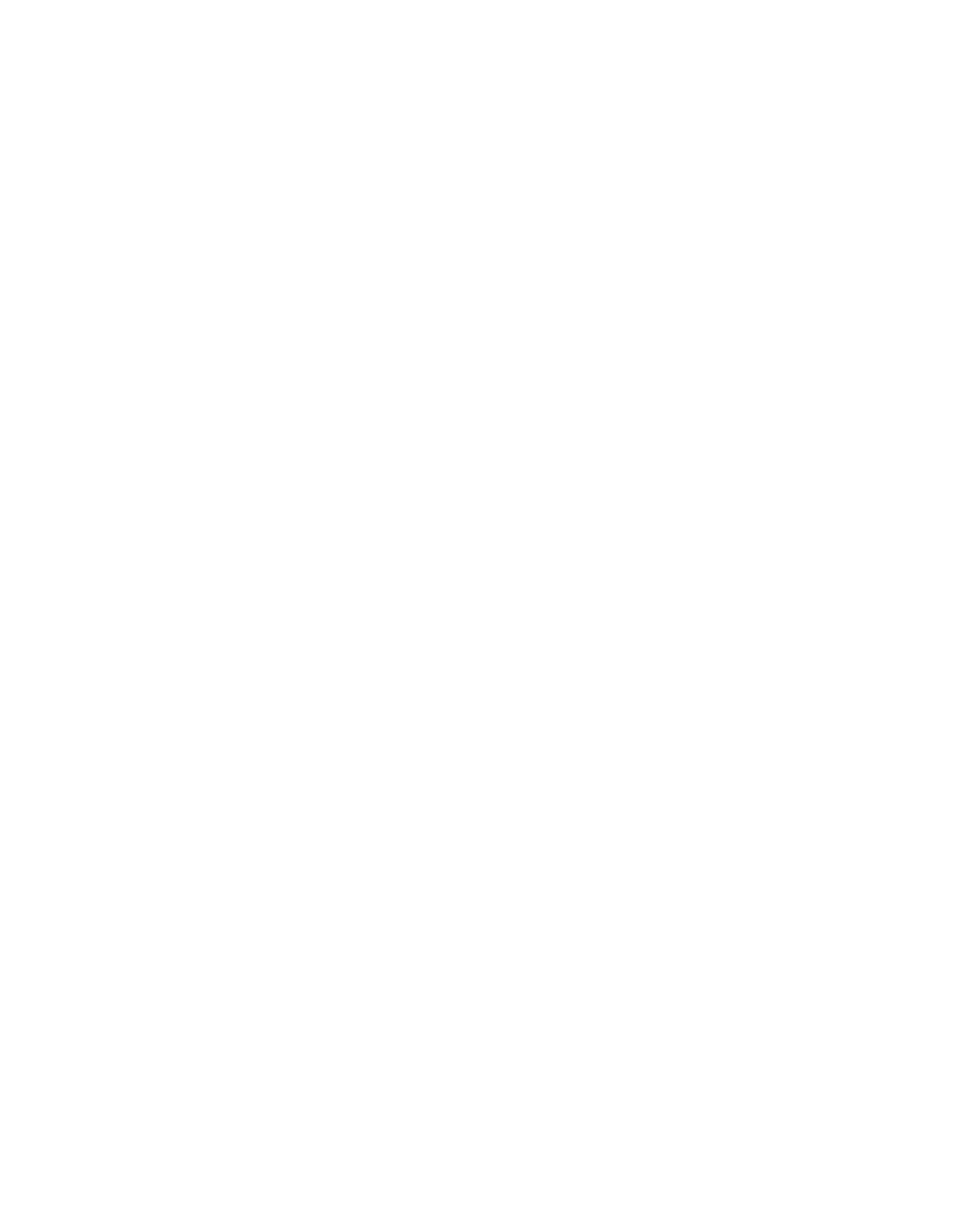This guidebook is to help you learn more about your taking care of your child's tracheostomy.

## **Tracheostomy (Trach) Care**

You need to keep the skin around your child's trach clean and dry. You need to do trach care at least 2 times a day and more often if the trach dressing gets wet. This will help keep the skin healthy. A wet dressing or trach ties can lead to skin irritation and breakdown.

## **Trach Care Supplies**

- Same size trach tube with lubricant
- $\bullet$   $\frac{1}{2}$ -size smaller trach tube with lubricant
- Sterile water
- Washcloths (2 wet and 1 dry)
- Trach ties
- 8 Q-tips  $(4 \text{ wet and } 4 \text{ dry})$
- Dressing
- Suction catheters
- Suction machine

## **Steps for Trach Care**

| $\mathbf{1}$            | Wash hands or use hand sanitizer and put on clean gloves.                                                                                                                                                         |
|-------------------------|-------------------------------------------------------------------------------------------------------------------------------------------------------------------------------------------------------------------|
| $\overline{2}$          | Gather and organize equipment and supplies. Open packages as<br>needed.                                                                                                                                           |
| 3                       | Put 4 Q-tips in a package. Add enough sterile water to moisten the Q-<br>tips.                                                                                                                                    |
| $\overline{\mathbf{4}}$ | Suction your child if needed. Put a rolled blanket under your child's<br>shoulders, if needed.                                                                                                                    |
| 5                       | Remove soiled dressing. Look at your child's trach for any changes<br>in the skin.                                                                                                                                |
| 6                       | Clean around the trach using the wet Q-tips. Use one Q-tip to clean a<br>quarter of the trach at a time.                                                                                                          |
| $\overline{7}$          | Dry around the trach with 4 dry Q-tips. Use one Q-tip to dry a quarter<br>of the trach at a time.                                                                                                                 |
| 8                       | One person should remove the trach ties while another person holds<br>the trach tube in place while the ties are off. Wash your child's neck<br>with a wet washeloth with soap. Rinse soap and then dry the skin. |
| 9                       | Place a dressing under the flanges. Fasten the Velcro trach ties. You<br>should be able to slide one finger between your child's neck and their<br>trach ties.                                                    |
| 10                      | Wash dirty trach ties with mild soap and water. Rinse well. Leave out<br>to dry. Throw away soiled supplies. Remove gloves and wash hands.                                                                        |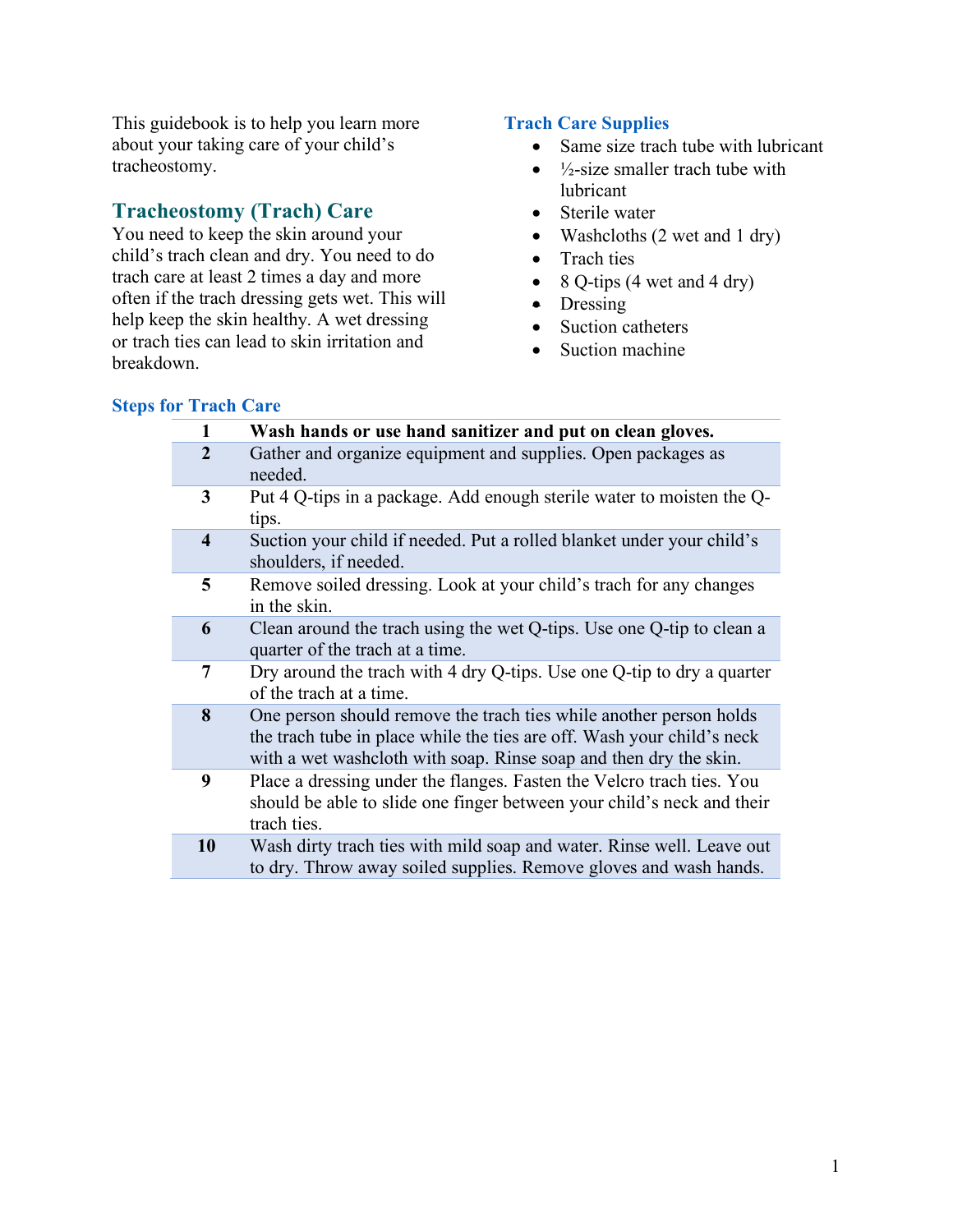## **Tips for Trach Care**

| Be sure that someone is<br>holding your child's trach<br>in place at all times when<br>trach ties are not secured.                                                 | Use an old set of trach<br>ties to measure the length<br>of your child's new ties.                         | A blanket roll under your<br>child's shoulders to give<br>you more space between<br>the chin and neck.                                              |
|--------------------------------------------------------------------------------------------------------------------------------------------------------------------|------------------------------------------------------------------------------------------------------------|-----------------------------------------------------------------------------------------------------------------------------------------------------|
| Trach ties will need to be<br>cleaned and reused for a few<br>days at a time. Throw them<br>away if there is any fraying or<br>when Velcro is no longer<br>sticky. | You can use a Q-tip<br>if it is hard for you<br>to slide the clean<br>split gauze under<br>the trach tube. | Trach ties that are too<br>tight can cause skin<br>breakdown. Trach ties<br>that are too loose can<br>cause your child's trach<br>tube to come out. |

# **Checking Your Child's Skin**

Always look at your child's skin while cleaning the trach and neck. The edge of the trach should be smooth. Look for:

- redness or rashes.
- other signs of infection,
- skin breakdown, or
- granulation tissue.

**Redness** or a rash can be signs of irritation or infection. An infection could be from bacteria or yeast.

- Be sure to keep your child's skin clean and dry.
- Call your pulmonary (lung) doctor if the redness or rash does not clear up in a couple of days or if it gets worse. Your doctor will want to look at it to decide how to treat it.

Never use ointment around your child's trach unless it has been ordered by your doctor.

**Granulation tissue** (see picture below) or a granuloma is scar tissue. It can grow around the stoma.

- It is pink and moist.
- It has an uneven shape.
- It does not have any feeling but can bleed if it is irritated.
- If it becomes too large it can block the trach stoma.
- Call your pulmonary doctor if the size of the granulation tissue concerns you. There are a couple of different ways your doctor may choose to treat it.

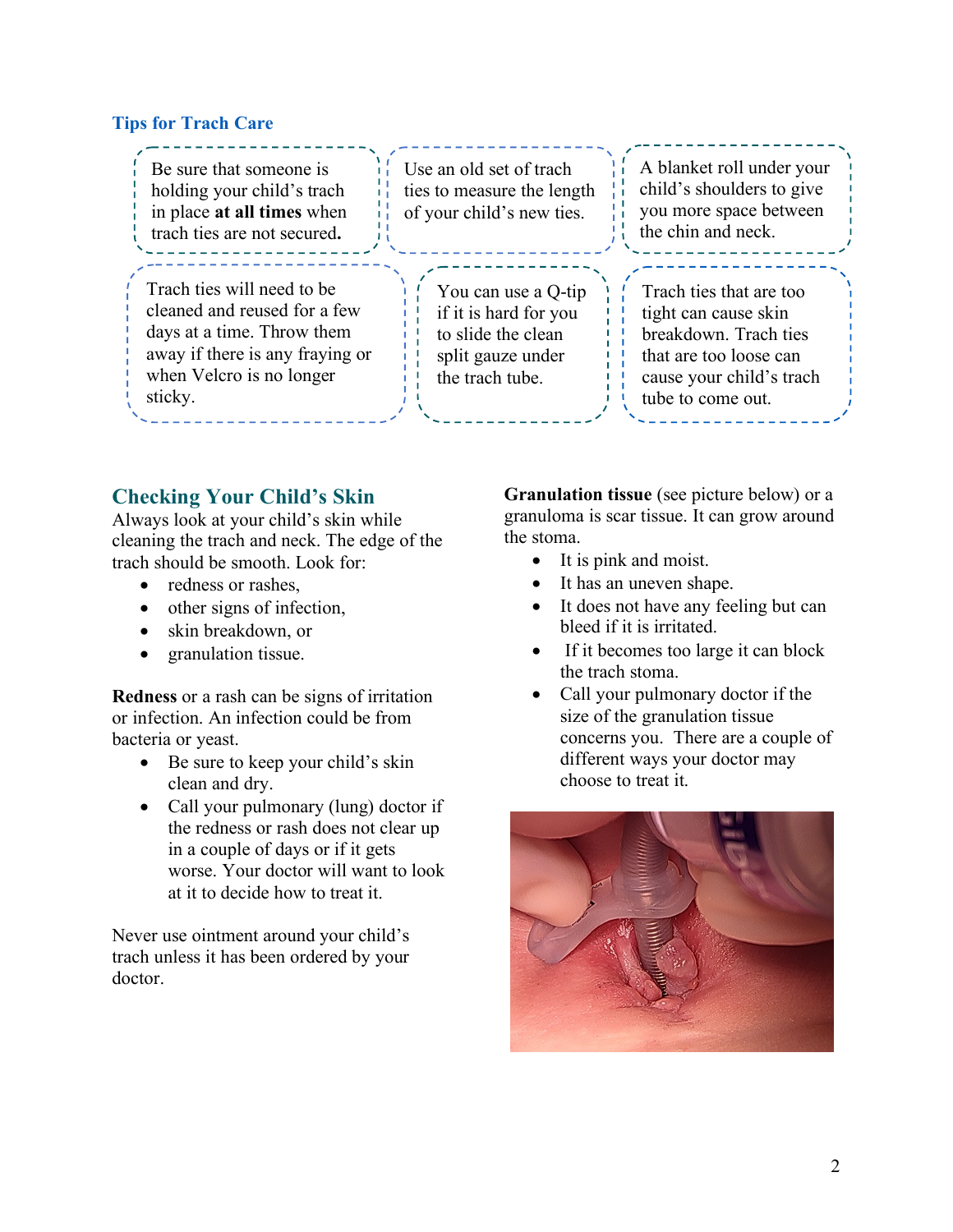# **Changing Your Child's Trach Tube**

Children with trachs must have their trach tubes changed at least once a week. This prevents mucus from building up on the inside of the tube. You might also need to change your child's trach tube right away if mucus plugs the tube and you are not able to clear it with suctioning. If your child's trach tube comes out, you need to replace it as quickly as you can.

Anyone who is left alone with your child needs to be able to change the trach tube. For routine trach tube changes, you need to have 2 trained people present during the change since one person needs to hold the trach while the ties are off.

**Do not give your child anything to eat or drink for at least 1 hour before changing the tube.** This lessens the chance of your child throwing up.

#### **Supplies**

- Same size clean trach tube
- $\bullet$   $\frac{1}{2}$  size smaller clean trach
- Velcro trach ties
- Trach dressing
- Lubricant (water soluble)
- Resuscitation bag and mask
- Suction machine
- Suction catheters
- If using a cuffed trach:
	- o Sterile water (if cuff is inflated with sterile water)
	- o Sterile container
	- o <u>mL</u> syringe

#### **Steps for Changing the Trach Tube**

| $\mathbf{1}$            | Wash hands or use hand sanitizer. Suction your child if needed. Put a rolled blanket<br>under your child's shoulders, if needed.                                                                                   |
|-------------------------|--------------------------------------------------------------------------------------------------------------------------------------------------------------------------------------------------------------------|
| $\overline{2}$          | <b>Cuffed trach only:</b> Pour sterile water in a clean container. Inflate cuff with 5 mL of air.<br>Place cuff in the sterile water to check for leaks. Remove air from cuff. Put obturator in<br>the trach tube. |
| 3                       | Apply lubricant on the outside of the trach tube. Attach trach ties to the tube. Be careful<br>that the tube does not touch anything.                                                                              |
| $\overline{\mathbf{4}}$ | Cuffed trach only: Deflate the cuff.                                                                                                                                                                               |
| 5                       | Remove anything covering the tracheostomy, such as the trach collar, HME or ventilator<br>circuit.                                                                                                                 |
| 6                       | Perform trach cares (steps 5-8 as noted on page 1). One person should remove the trach<br>ties as another person holds the trach tube in place.                                                                    |
| $\overline{7}$          | Remove the trach tube using an up and outward, curved motion. Now replace with a<br>new trach tube using a down and inward, curved motion. Do not force the tube.                                                  |
| 8                       | Remove the obturator right away once the tube is in place or your child will not be able<br>to breathe.                                                                                                            |
| 9                       | Place a dressing under the flanges. Fasten the Velcro trach ties. You should be able to<br>slide one finger between your child's neck and their trach ties.                                                        |
| <b>10</b>               | Cuffed trach only: Inflate the cuff with air or sterile water as directed.                                                                                                                                         |
| 11                      | Replace trach collar or ventilator circuit. Check your child's breathing. Make sure they<br>are breathing comfortably through their new trach tube.                                                                |
| 12                      | Clean removed trach tube. See next page for steps on how to do this.                                                                                                                                               |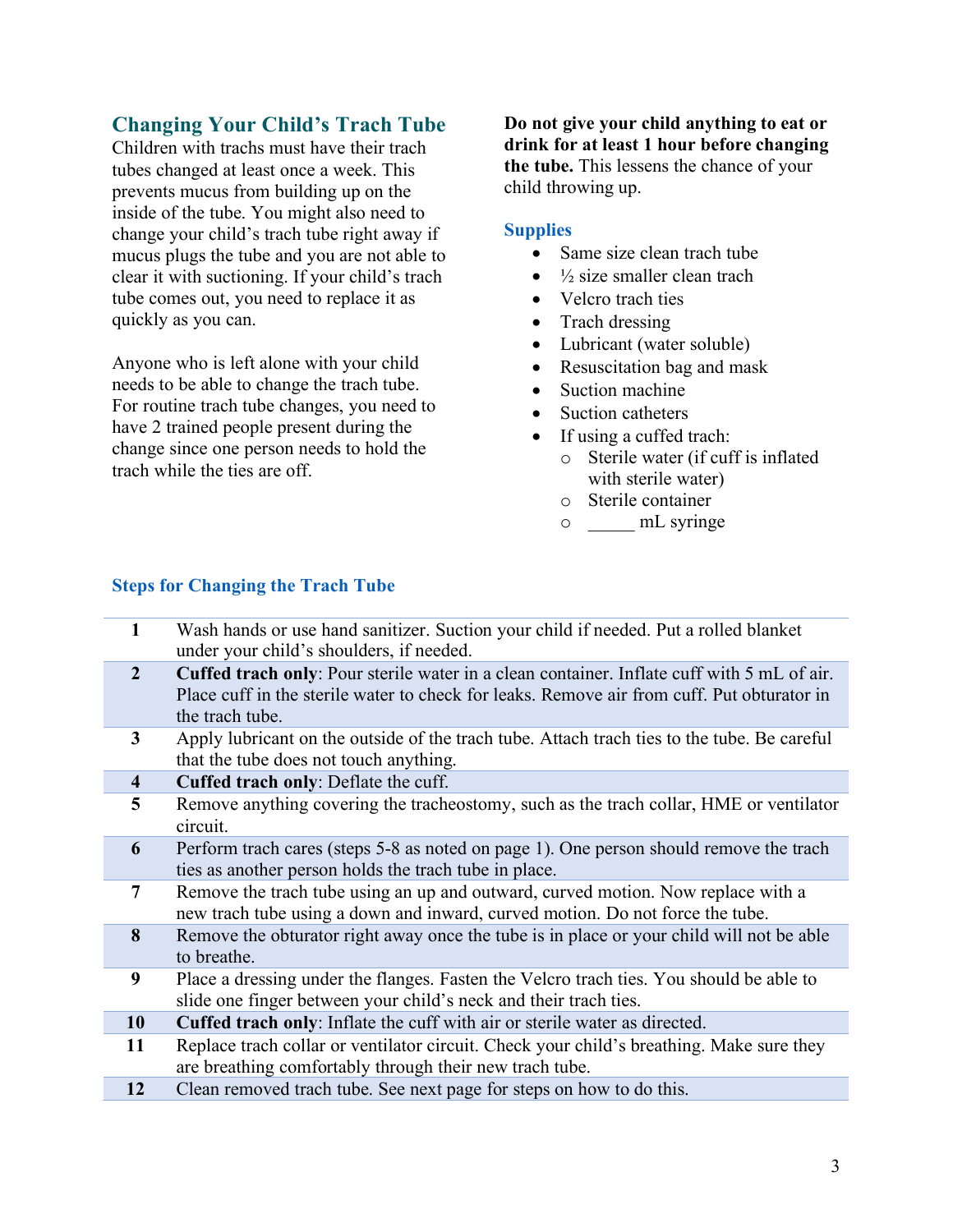# **Tips When Changing the Trach Tube**

| Keep the<br>All people who care<br>for your child should<br>resuscitation<br>bag in reach<br>do a routine trach<br>in case of an<br>tube change at least<br>once every 6 months.<br>emergency.                                                                                                                                                                                                                                                                                                               | Lubricant makes it easier to slide<br>your child's trach tube back into<br>place. Do not use Vaseline or<br>other non-water soluble<br>ointments as a lubricant. |  |  |  |
|--------------------------------------------------------------------------------------------------------------------------------------------------------------------------------------------------------------------------------------------------------------------------------------------------------------------------------------------------------------------------------------------------------------------------------------------------------------------------------------------------------------|------------------------------------------------------------------------------------------------------------------------------------------------------------------|--|--|--|
| Swaddling<br>A blanket roll under<br>Cuffed trach only: Check for air<br>your child<br>leaks before replacing trach tube.<br>your child's<br>with a<br>You can do this by placing an air<br>shoulders helps tilt<br>blanket can<br>inflated cuffed trach in sterile water.<br>the head so you<br>help keep<br>have better access to<br>You will notice little air bubbles in<br>hands out<br>the water coming from the trach<br>your child's neck.<br>of the way.<br>tube. Do not use it if there is a leak. |                                                                                                                                                                  |  |  |  |

# **Cleaning Trach Tubes**

The supplies and steps for cleaning your child's trach depends on the brand of trach.

## **Tips for Cleaning Trach Tubes**

| Do not store                                                               | If you do not                | If you notice water droplets inside your                                                      |
|----------------------------------------------------------------------------|------------------------------|-----------------------------------------------------------------------------------------------|
| your trach tube                                                            | have a clean dry             | storage container, the tube was not                                                           |
| with the                                                                   | container, a Zip-            | completely dry. This moisture can allow                                                       |
| obturator inside                                                           | $lock^{\circledR}$ bag works | bacteria to grow. You will need to clean,                                                     |
| of the tube.                                                               | too.                         | disinfect, and dry the tube again.                                                            |
| Do not throw away a tube<br>if you do not have a new<br>one to replace it. | by insurance.                | Order new trach tubes as often as you are able.<br>Usually, one new tube per month is covered |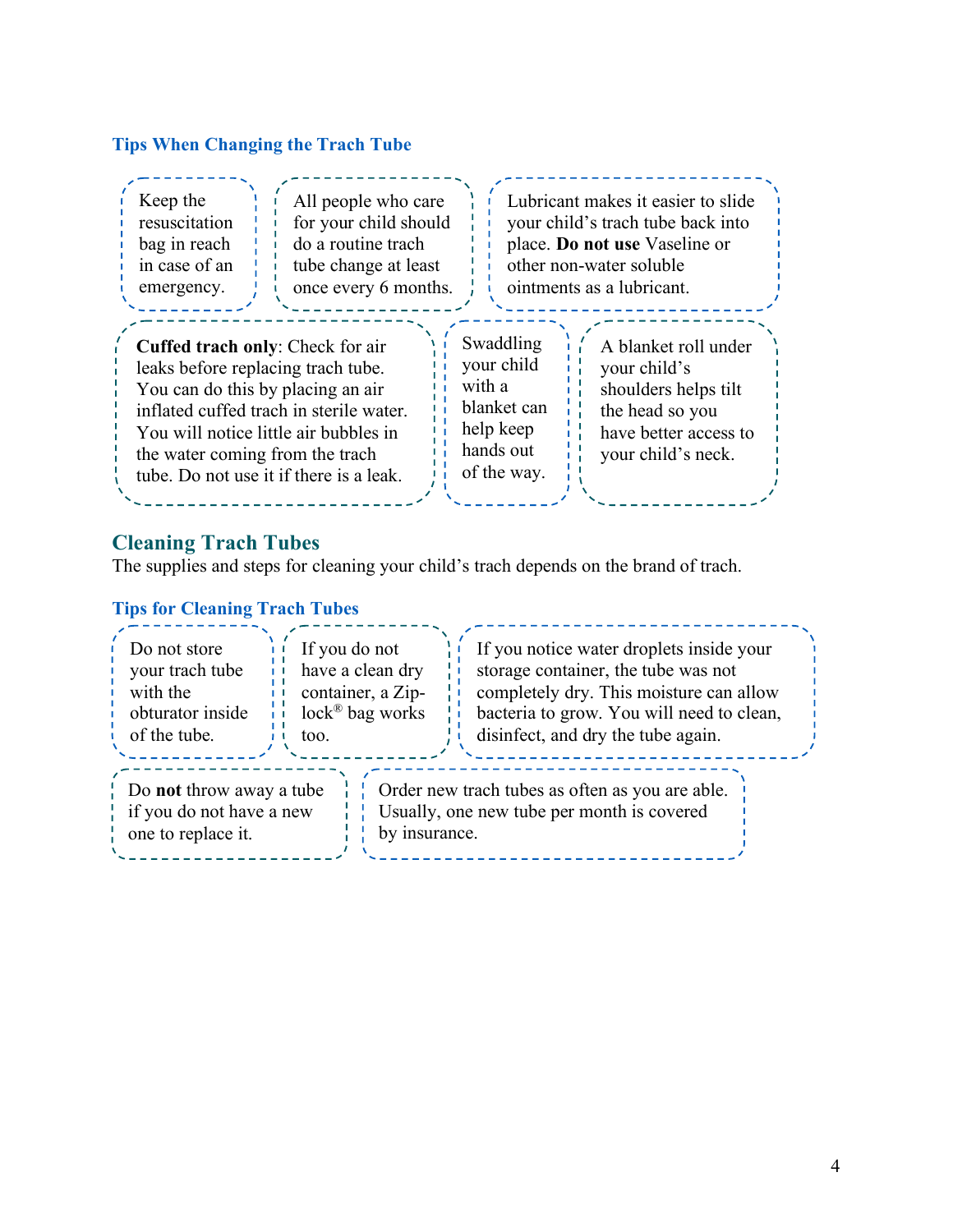## **Shiley Trach Tube**

A Shiley trach tube is a brand of trach tube. It is made of polyvinyl chloride (PVC) plastic. It softens and becomes more flexible at body temperature. You can find the size of your child's trach, inner diameter and outer diameter located on the flange.



#### **How to Clean a Shiley Trach Tube**

A Shiley uncuffed trach tube is reusable after cleaning and disinfecting. It is considered dirty once the cannula has been touched by a non-clean surface or object, like a table or hand. Each Shiley trach tube can be cleaned and reused until discolored.

#### **Supplies**

- Container for cleaning
- Mild, no fragrance soap
- Tap water
- Obturator
- Pipe cleaner/trach tube brush
- White vinegar
- Sterile water
- Container for disinfecting
- Clean gauze pad
- Storage container

#### **Steps for Cleaning a Shiley Trach Tube**

- **1** Clean mucous off the trach tube using warm soapy tap water. Clean the inside of the tube with a pipe cleaner or trach tube brush.
- **2** Look at the trach tube. Make sure all mucus is cleaned off of the tube. Check if there are any cracks or changes to the color of the trach tube. If there is any damage to the trach tube, throw it away.

**3** Rinse tube with sterile water.

- **4** Disinfect the trach tube and obturator by soaking in a mixture of 1 part vinegar to 2 parts sterile water for 20-30 minutes.
- **5** Rinse vinegar off of trach tube and obturator with sterile water. Do not touch the cannula of the trach tube or shaft of the obturator.
- **6** Put trach tube and obturator on a clean gauze pad to air dry for 24 hours. Store in clean dry container.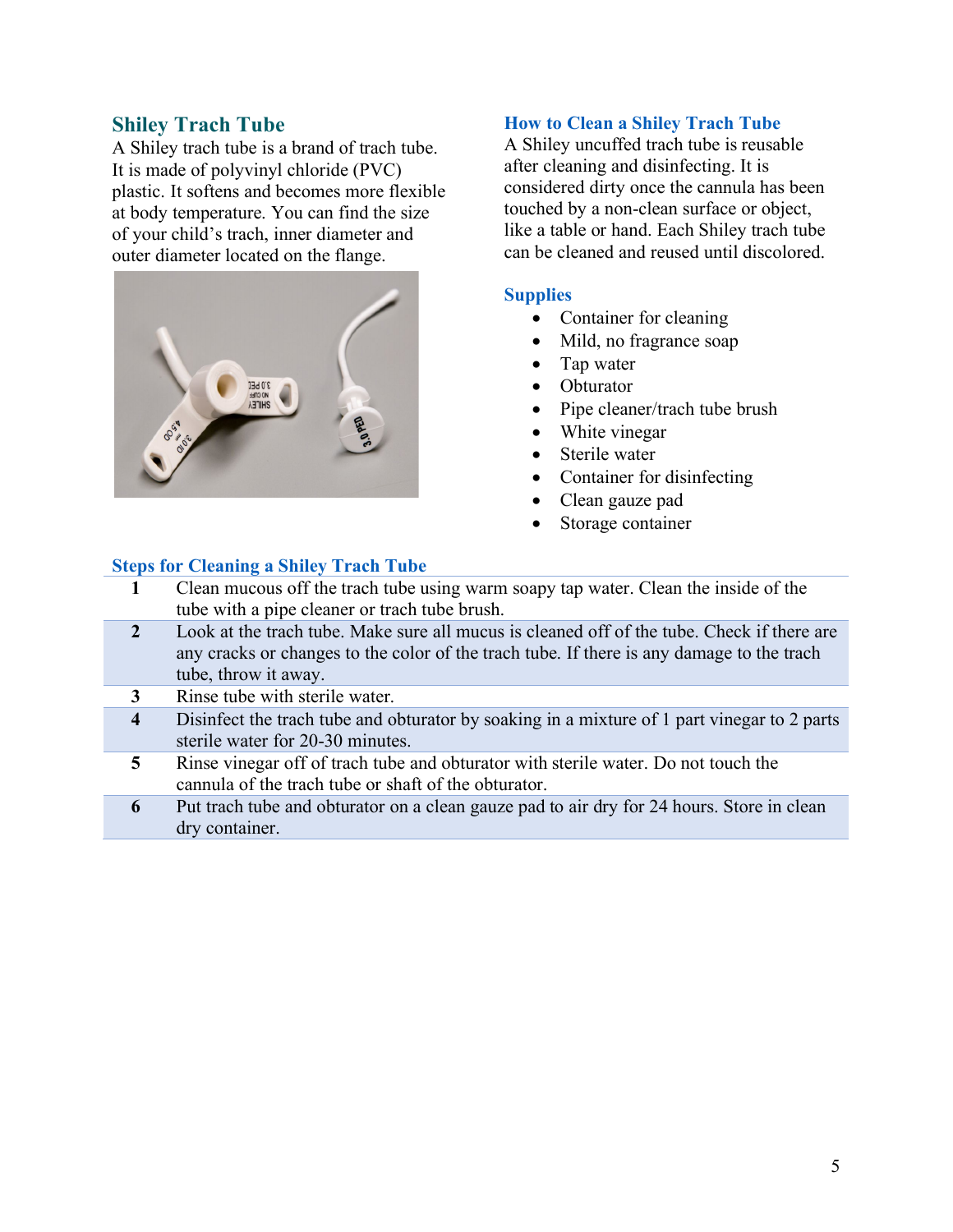## **Bivona Trach Tube**

This brand is made of silicone to make them soft and flexible. It has a wire inside the cannula to prevent any kinks. You can find the size of your child's trach, inner diameter and outer diameter, located on the flange.



#### **Bivona Flextend Trach Tube**

This is a type of Bivona trach tube. It has an adapter to keep your child's trach tube away from their neck and chin. This may be helpful if you are having trouble keeping a ventilator attached to the trach or if your child's neck rubs on their ventilator connection. It also may be useful if your child's chin or neck tissue blocks the trach opening. Some children find it more comfortable while in tummy time or lying face down.



#### **How to Clean a Bivona or Bivona Flextend Trach Tube**

These trach tubes are reusable. Trach tubes are considered dirty once the cannula has touched a non-clean surface or object, like a table or hand.

Each Bivona and Bivona Flextend tube can be re-used and cleaned 5 times. Keep track of the number of times it's been cleaned by making a mark on the flange with a fine tip Sharpie marker after each cleaning. After using/cleaning 5 times, throw the tube away (if you have a new one to replace it).

#### **Supplies**

- Container for cleaning
- Mild, no fragrance soap
- Tap water
- Obturator
- Pipe cleaner/trach tube brush
- Sterile water
- Small pot or pan for boiling water
- Clean gauze pad
- Fine tip Sharpie marker
- Storage container

#### **Steps to Clean a Bivona or Bivona Flextend Trach Tube**

- **1** Clean mucous off the trach tube using warm soapy tap water. Clean the inside of the tube with a pipe cleaner or trach tube brush.
- **2** Look at the trach tube. Make sure all mucus is cleaned off of the tube. Check for cracks or changes to the color of the trach tube. If there is any damage to the trach tube, throw it away.
- **3** Rinse tube with sterile water.
- **4** Bring tap water to a boil in a pot or pan on the stove. Remove the pan from heat once water is at a rolling boil
- **5** Place separated trach tube and obturator in the pan of hot water. Allow pan of water to cool.
- **6** Remove the trach tube and obturator from water. Do not touch the cannula of the trach or shaft of the obturator.
- **7** Put trach tube and obturator on a clean gauze pad to air dry for 24 hours. Mark the flange as noted above. Store in clean dry container.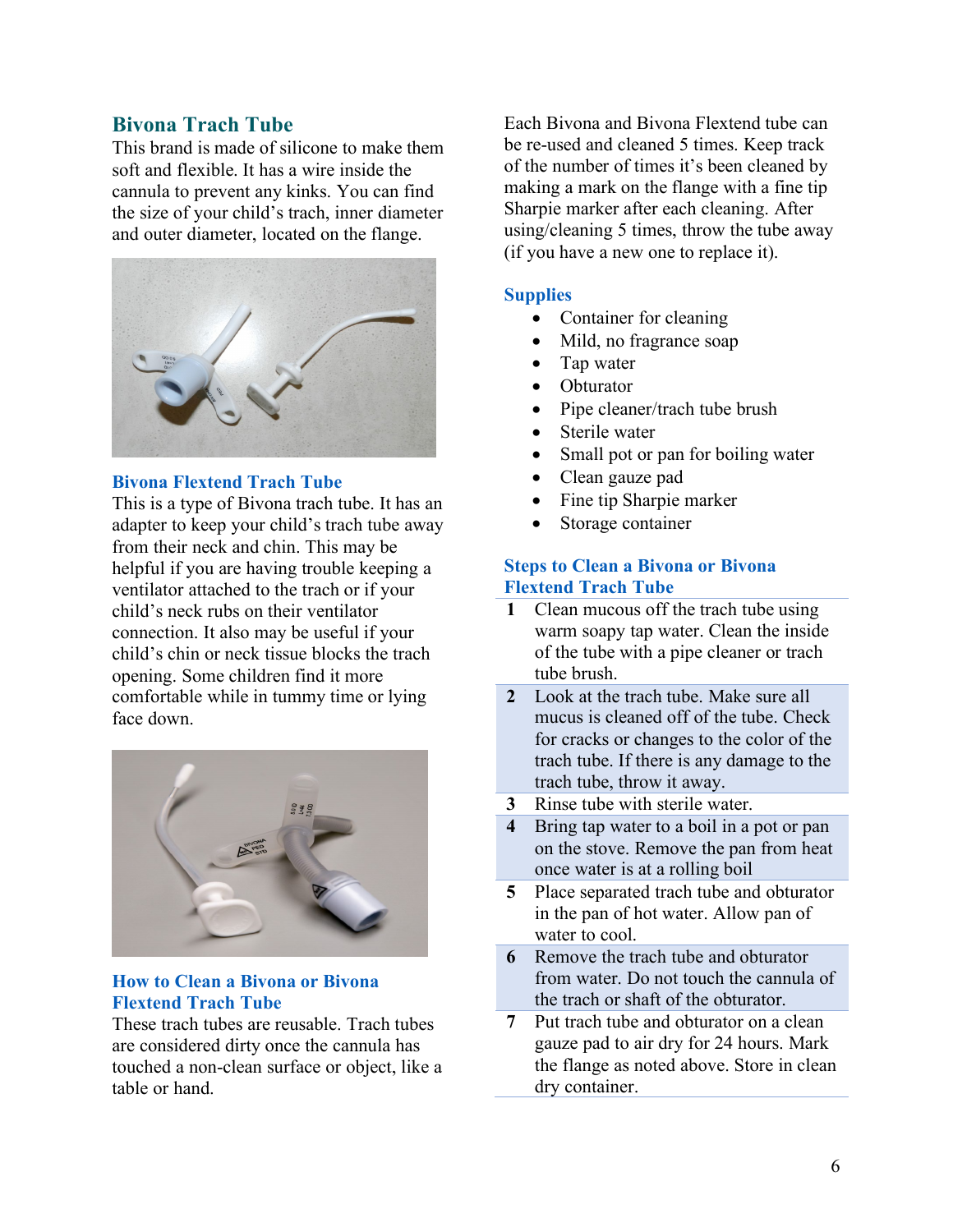## **Humidification**

Everyone needs humidification in the air they breathe. People without trachs breathe through their mouth and nose which warms, humidifies, and filters their air. Having a trach tube means air does not go through the mouth or nose. The air that is breathed has no way of being warmed or humidified. The humidity must be given by a different device, which thins your child's secretions and makes it easier to cough. If your child does not have humidification, there is a risk for thick secretions and mucus plugs.

Your child will use a heated humidification system. This system uses an air compressor to turn sterile water into a fine mist. The mist passes over a heat plate warming it before it passes to your child's trach tube. Your pulmonary team will decide the heater temperature setting.



A heated humidifier gives your child the most humidification. A heated humidifier is not portable and must be plugged into electricity to work.

A heated humidifier cannot be used while traveling in a car or outside. The pulmonary team will work with you to create a plan for traveling with your child, using a heat moisture exchanger (HME) filter, saline nebulizer, or drops.

### **Heat Moisture Exchanger**

A heat moisture exchanger (HME) is a device with a sponge-like filter on the end. You may hear it called an artificial nose.



An HME is used when your child is not using the heated humidification system. An HME attaches to the end of your child's trach tube. It traps heat and moisture as your child exhales air from their lungs in the filter. When your child inhales, the air passes through the HME and becomes warm and moist.

If your child has a ventilator, the HME attaches between the end of your child's tracheostomy tube and the ventilator circuit.



As your child becomes more mobile you may choose to use an HME to allow more movement and play. You may use an HME when you are traveling and are unable to plug in your heated humidification.